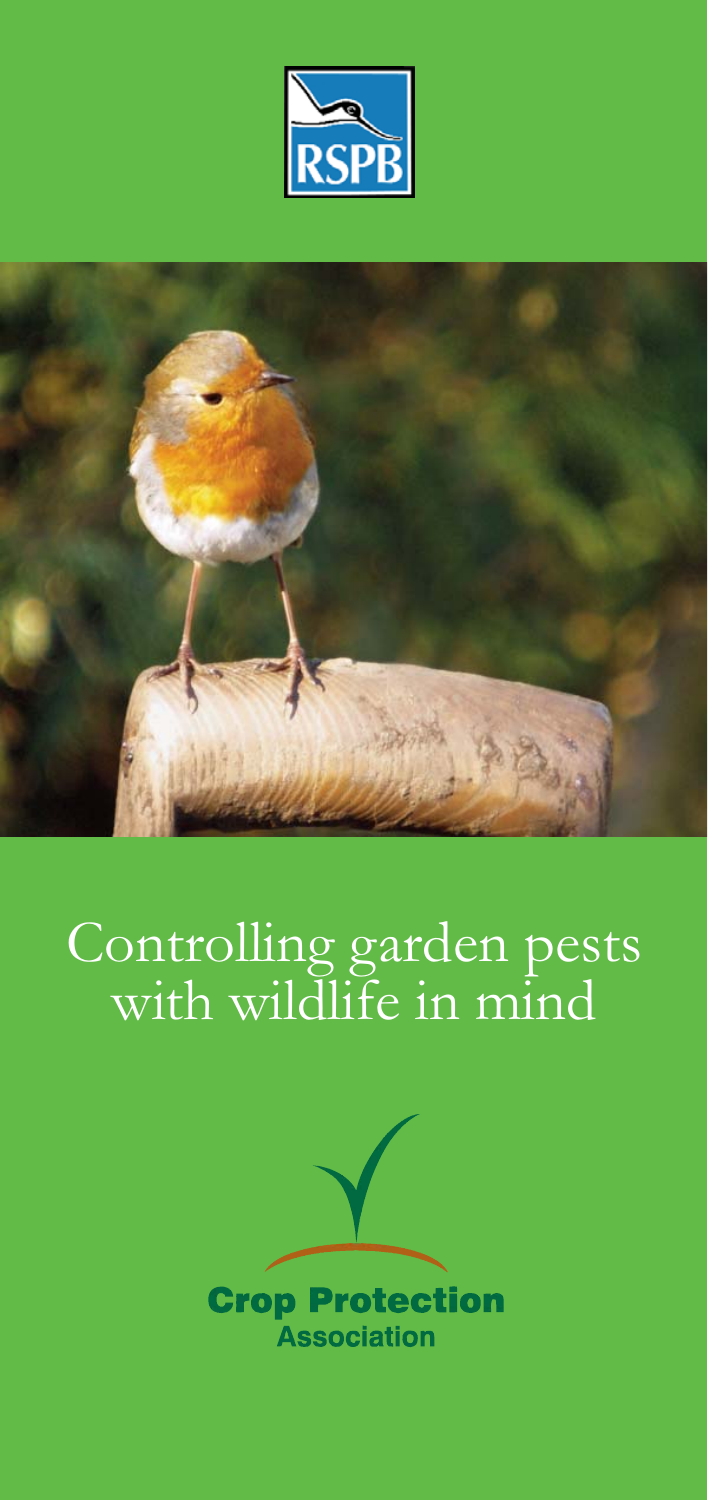

**You can make your garden a wildlife haven by growing a wide variety of plants that provide food and shelter for all kinds of creatures. However you do need to look after your garden to create a rich habitat of healthy trees, shrubs and flowers year round.**

From time to time action may be required to help plants which are being eaten by insects, weakened by fungal diseases, or crowded out by weeds.

Using cultural methods to avoid these problems, such as increasing plant diversity and introducing aromatic plants, is usually the best option for the environment.

More information can be found at: **www.rspb.org.uk/chemicalfree**.

If these methods appear insufficient to deal with a particular problem, careful use of a Garden Care Chemical can be considered.

**The key to ensuring Garden Care Chemicals, such as insecticides, fungicides, and weedkillers, are safe, is that they are used in exactly the way described on the container or packaging.**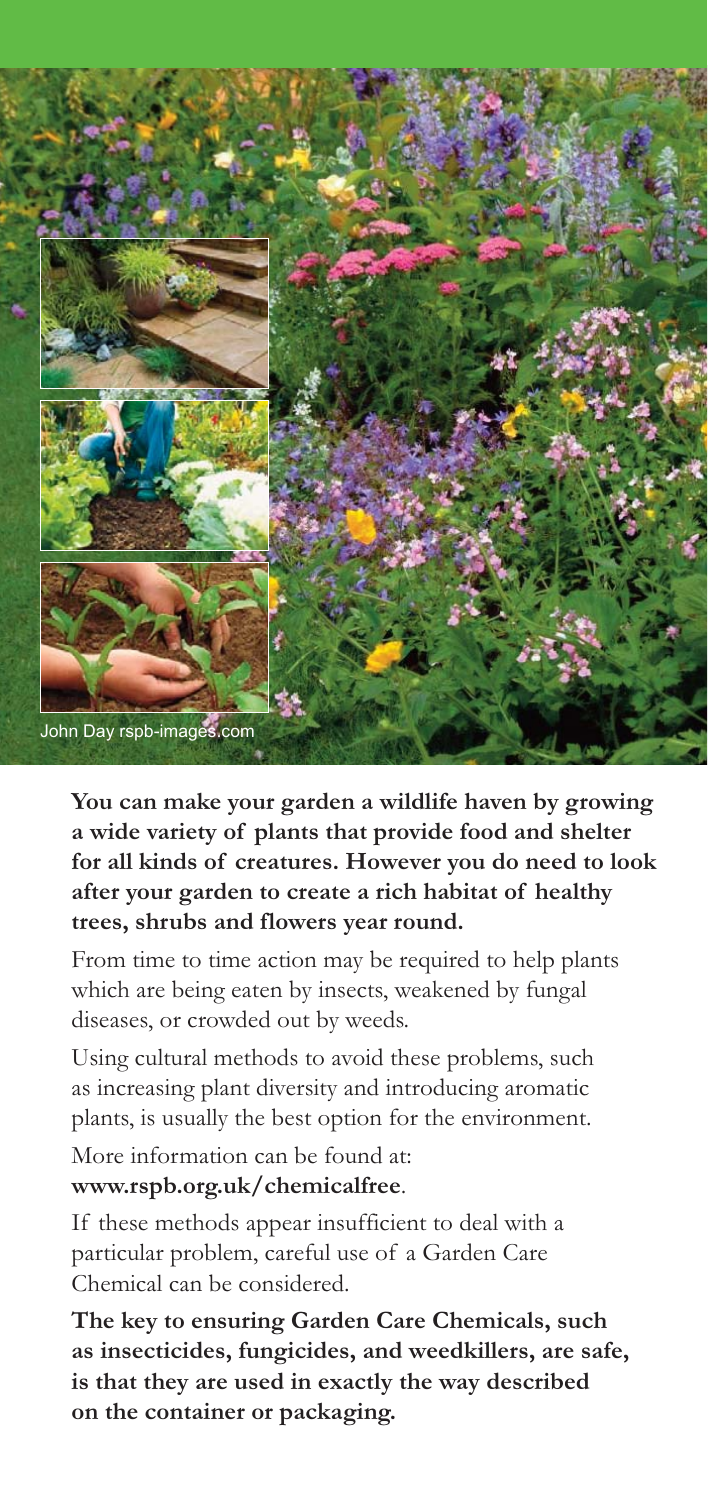### Using chemicals

**Garden Care Chemicals, based on synthetic or naturally sourced ingredients, are highly effective but must be used safely.** Used selectively on limited areas of the garden, they should not affect the other wildlife living there. But if they are not used and disposed of according to label instructions they can harm the environment.

Natural chemicals, such as acetic acid (vinegar) and fatty acids (soap) can be effective for some problems and maybe suitable for organic gardening.

#### **Here are some key ways to ensure safe use:**

- Check before you buy and do not buy more than you need. You may already have what you need.
- Always read the label and use according to label instructions.
- Check for any restrictions on use for example near ponds, fish tanks etc.
- Always use appropriate equipment to apply the chemical.
- Always accurately measure the product. Do not make up more than you need.
- Only use on the area/plants where you identify a problem that needs to be tackled.
- **Spray early morning or early evening when bees and other insects are less active.**
- Spray only in calm conditions; avoid spraying in strong sunshine and before or just after rain.
- Consider Ready to Use (RTU) products. These can be reused until the container is empty and can then be safely disposed of in household waste.

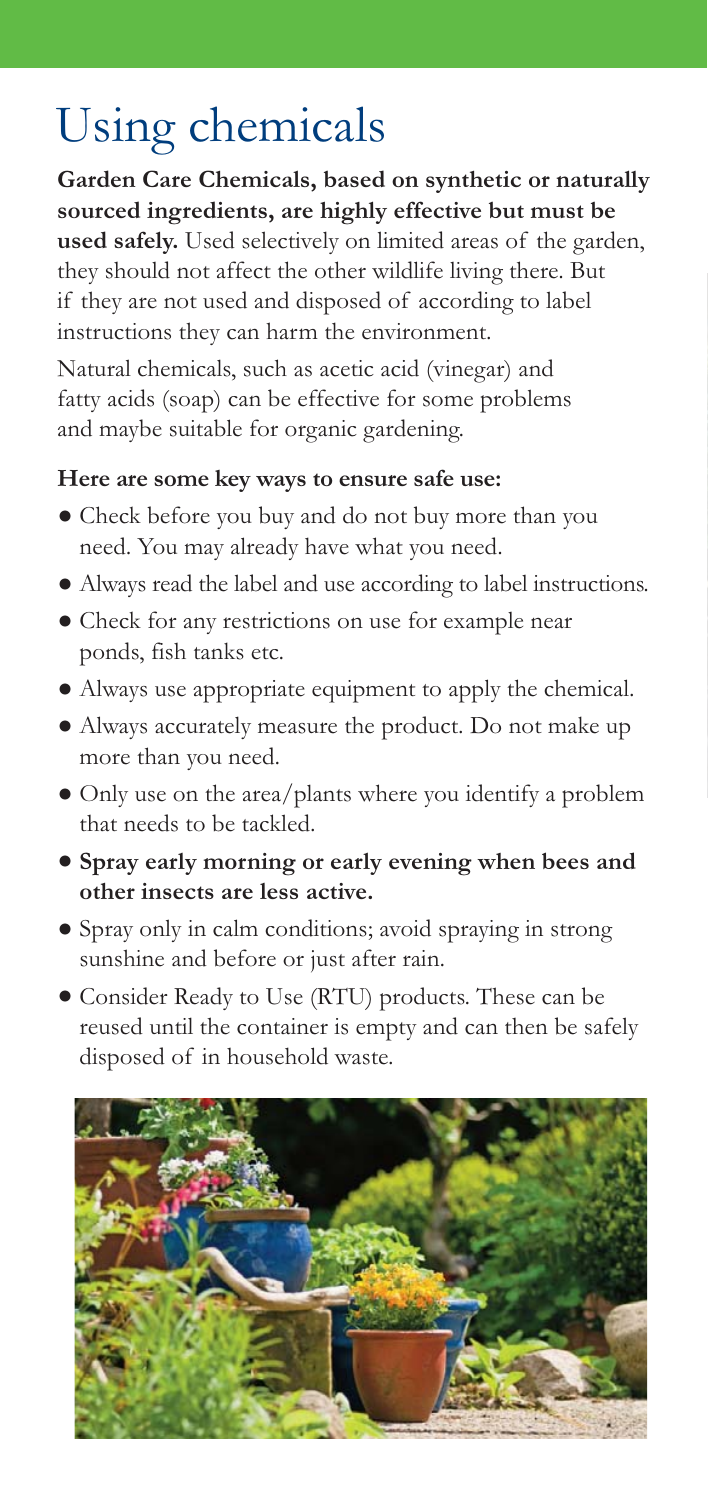## Safe disposal of chemicals

**As important as safe use is safe disposal -** incorrect disposal can lead to a risk of water pollution that could be harmful to wildlife.



### **Here are some key ways to ensure safe disposal:**

- Use up any surplus spray solution by applying on the areas covered by the approved use.
- **Never dispose of unwanted product, diluted product or rinsings in household drains or ditches.**
- Rinse empty concentrate container three times and use up the rinsings by applying to the area you are treating in accordance with the approved use. Containers can then be safely disposed of in the household waste.
- Dispose of unused product in its container at a registered household waste site (civic amenity site). Contact your local waste disposal authority (County Council or Unitary Council) for details.



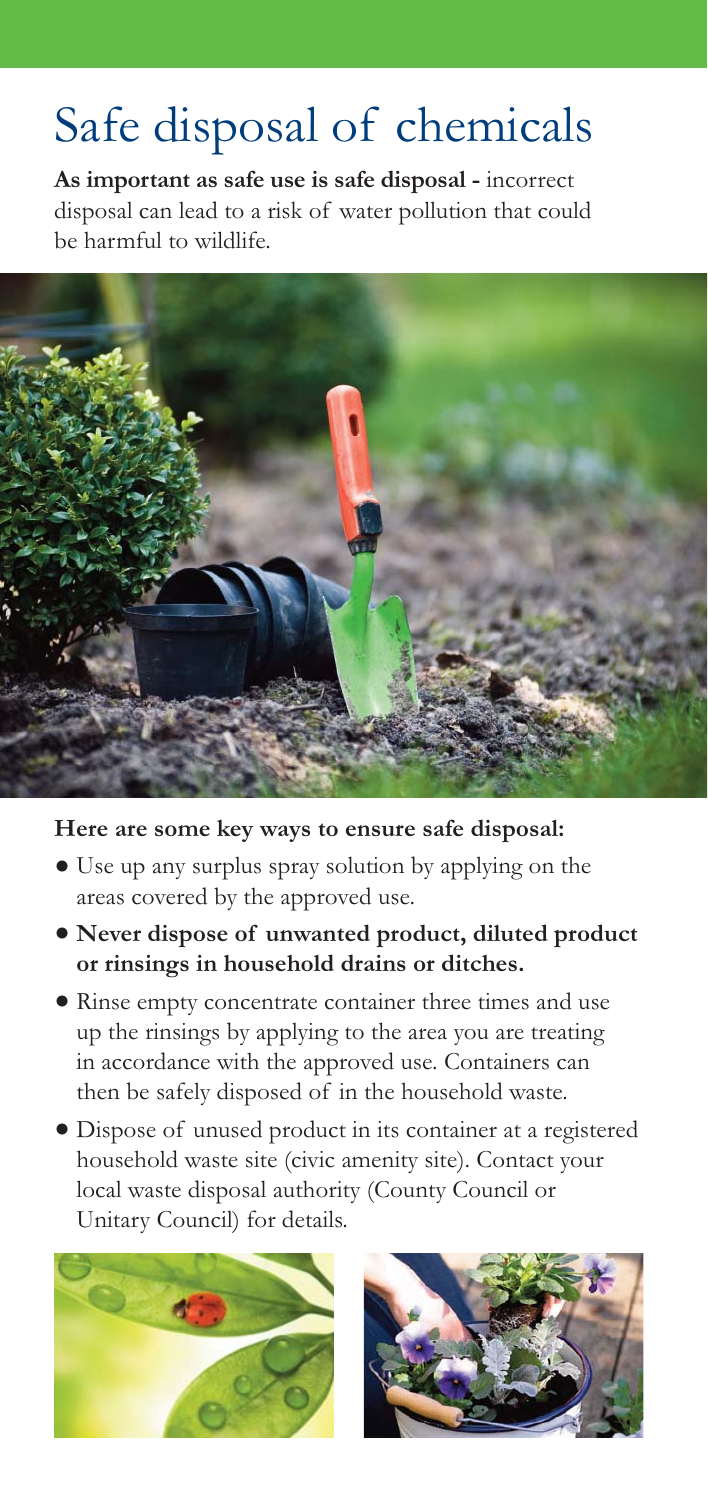### Slugs and Snails

SLUGS AND SNAILS ARE AN IMPORTANT FOOD SOURCE FOR BIRDS AND OTHER GARDEN CREATURES. BUT THEY CAN ALSO BE A COMMON PEST.

A range of protection methods are available to protect plants from slugs, like coarse grit or other barrier material, traps, copper tape and slug pellets either based on synthetic chemicals or inorganic naturally occurring chemicals. If using slug pellets, they should always be scattered thinly on the ground as per the instructions and stored according to the label.